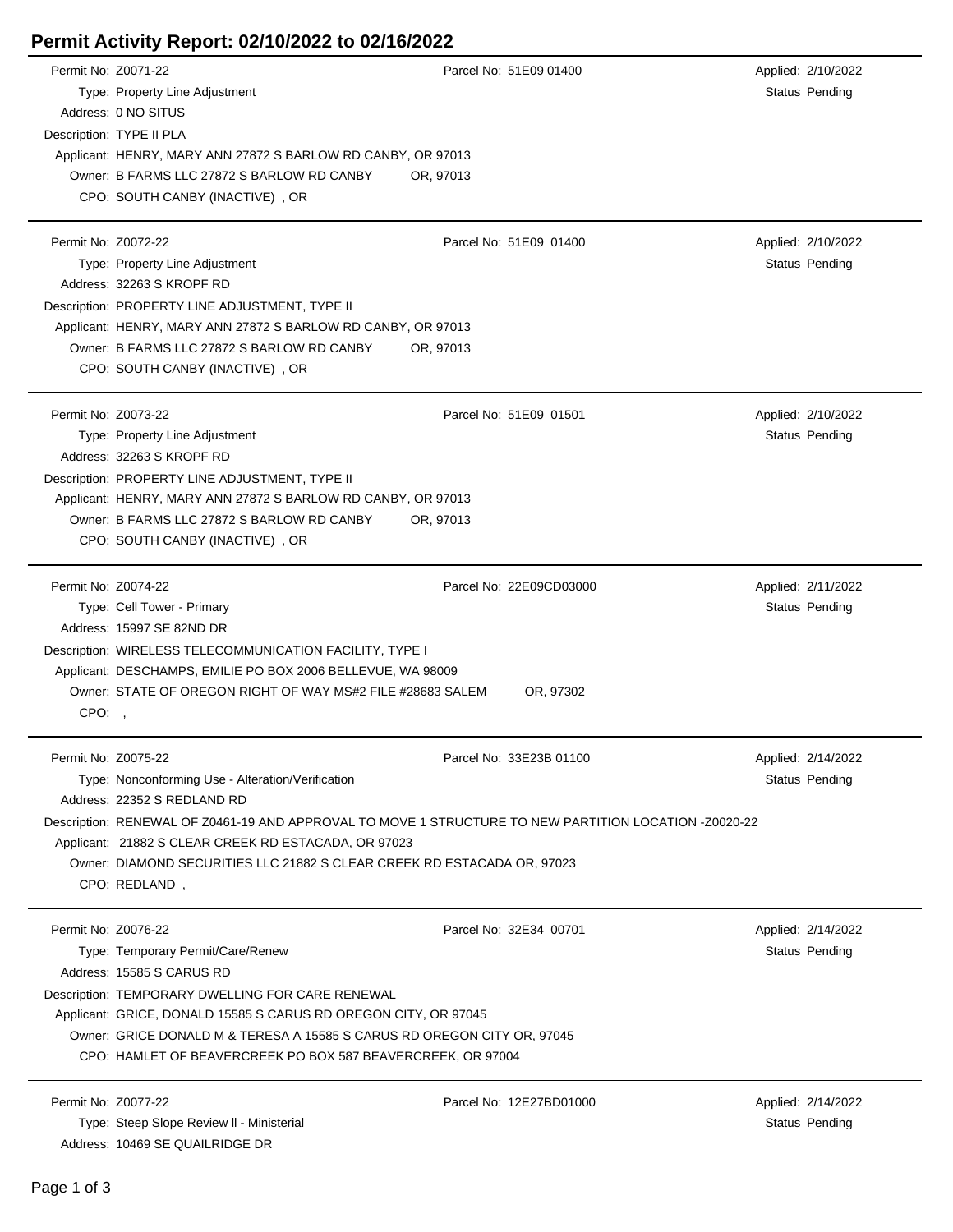## **Permit Activity Report: 02/10/2022 to 02/16/2022**

|                        | Description: STEEP SLOPE REVIEW TYPE 2                                                                    |                         |                    |  |  |
|------------------------|-----------------------------------------------------------------------------------------------------------|-------------------------|--------------------|--|--|
|                        | Applicant: MELIUS, ROBERT PO BOX 1435 OREGON CITY, OR 97045                                               |                         |                    |  |  |
|                        | Owner: KREAGER ERIC TRUSTEE 3553 LAKE PARK DR SANTA ROSA<br>CA, 95403                                     |                         |                    |  |  |
|                        | CPO: SUNNYSIDE - WEST MT. SCOTT PO BOX 306 CLACKAMAS, OR 97015                                            |                         |                    |  |  |
| Permit No: Z0078-22    |                                                                                                           | Parcel No: 32E13B 00300 | Applied: 2/14/2022 |  |  |
|                        | Type: Partition                                                                                           |                         | Status Pending     |  |  |
|                        | Address: 17400 S HENRICI RD                                                                               |                         |                    |  |  |
| Description: PARTITION |                                                                                                           |                         |                    |  |  |
|                        | Applicant: SALISBURY, SCOTT PO BOX 323 BEAVERCREEK, OR 97004                                              |                         |                    |  |  |
|                        | Owner: SALISBURY SCOTT PO BOX 323 BEAVERCREEK OR, 97004                                                   |                         |                    |  |  |
|                        | CPO: HAMLET OF BEAVERCREEK PO BOX 587 BEAVERCREEK, OR 97004                                               |                         |                    |  |  |
|                        |                                                                                                           |                         |                    |  |  |
| Permit No: Z0079-22    |                                                                                                           | Parcel No: 41W24 00800  | Applied: 2/14/2022 |  |  |
|                        | Type: Ag - Replacement Dwelling - EFU District                                                            |                         | Status Pending     |  |  |
|                        | Address: 27853 S MERIDIAN RD                                                                              |                         |                    |  |  |
|                        | Description: REPLACEMENT DWELLING IN EFU DISTRICT - PROPOSED DWELLING IN NEW LOCATION ON SUBJECT PROPERTY |                         |                    |  |  |
|                        | Applicant: BRUNO, MICHAEL 27883 S MERIDIAN RD AURORA, OR 97002                                            |                         |                    |  |  |
|                        | Owner: BRUNO MICHAEL R 27883 S MERIDIAN RD AURORA OR, 97002                                               |                         |                    |  |  |
|                        | CPO: SOUTH CANBY (INACTIVE), OR                                                                           |                         |                    |  |  |
|                        |                                                                                                           |                         |                    |  |  |
| Permit No: Z0080-22    |                                                                                                           | Parcel No: 37E09 00301  | Applied: 2/14/2022 |  |  |
|                        | Type: Property Line Adjustment                                                                            |                         | Status Pending     |  |  |
|                        | Address: 0 NO SITUS                                                                                       |                         |                    |  |  |
|                        | Description: PROPERTY LINE ADJUSTMENT                                                                     |                         |                    |  |  |
|                        | Applicant: LITTLE, NICK 1760 DOWNRIVER DRIVE WOODLAND, WA 98674                                           |                         |                    |  |  |
|                        | Owner: CHILTON INC 1760 DOWNRIVER DR WOODLAND WA, 98674                                                   |                         |                    |  |  |
| CPO:,                  |                                                                                                           |                         |                    |  |  |
|                        |                                                                                                           |                         |                    |  |  |
| Permit No: Z0081-22    |                                                                                                           | Parcel No: 22E34A 00100 | Applied: 2/16/2022 |  |  |
|                        | Type: Cell Tower - Primary                                                                                |                         | Status Pending     |  |  |
|                        | Address: 15935 S REDLAND RD                                                                               |                         |                    |  |  |
|                        | Description: WIRELESS TELECOMMUNICATIONS FACILITY, TYPE I                                                 |                         |                    |  |  |
|                        | Applicant: DESCHAMPS, EMILIE PO BOX 2006 BELLEVUE, WA 98009                                               |                         |                    |  |  |
|                        | Owner: HEMPHILL CHELSEA D & JACOB R PO BOX 1661 OREGON CITY OR, 97045                                     |                         |                    |  |  |
| CPO:,                  |                                                                                                           |                         |                    |  |  |
|                        |                                                                                                           |                         |                    |  |  |
| Permit No: Z0082-22    |                                                                                                           | Parcel No: 31W22 02200  | Applied: 2/16/2022 |  |  |
|                        | Type: Cell Tower - Primary                                                                                |                         | Status Pending     |  |  |
|                        | Address: 30000 SW GRAHAMS FERRY RD                                                                        |                         |                    |  |  |
|                        | Description: WIRELESS TELECOMMUNICATION FACILITY, TYPE I                                                  |                         |                    |  |  |
|                        | Applicant: DESCHAMPS, EMILIE PO BOX 2006 BELLEVUE, WA 98009                                               |                         |                    |  |  |
| CPO:                   | Owner: METRO 600 NE GRAND AVE PORTLAND OR, 97232                                                          |                         |                    |  |  |
|                        |                                                                                                           |                         |                    |  |  |
| Permit No: Z0083-22    |                                                                                                           | Parcel No: 24E28 02800  | Applied: 2/16/2022 |  |  |
|                        | Type: Property Line Adjustment                                                                            |                         | Status Pending     |  |  |
|                        | Address: 22500 SE HOWLETT RD                                                                              |                         |                    |  |  |
|                        | Description: PROPERTY LINE ADJUSTMENT II                                                                  |                         |                    |  |  |
|                        | Applicant: MALYAKIN, LIYA 22608 NW 36TH AVE RIDGEFIELD, WA 98642                                          |                         |                    |  |  |
|                        | Owner: SABLE ROCK LLC 22608 NW 36TH AVE RIDGEFIELD                                                        | WA, 98642               |                    |  |  |
|                        |                                                                                                           |                         |                    |  |  |